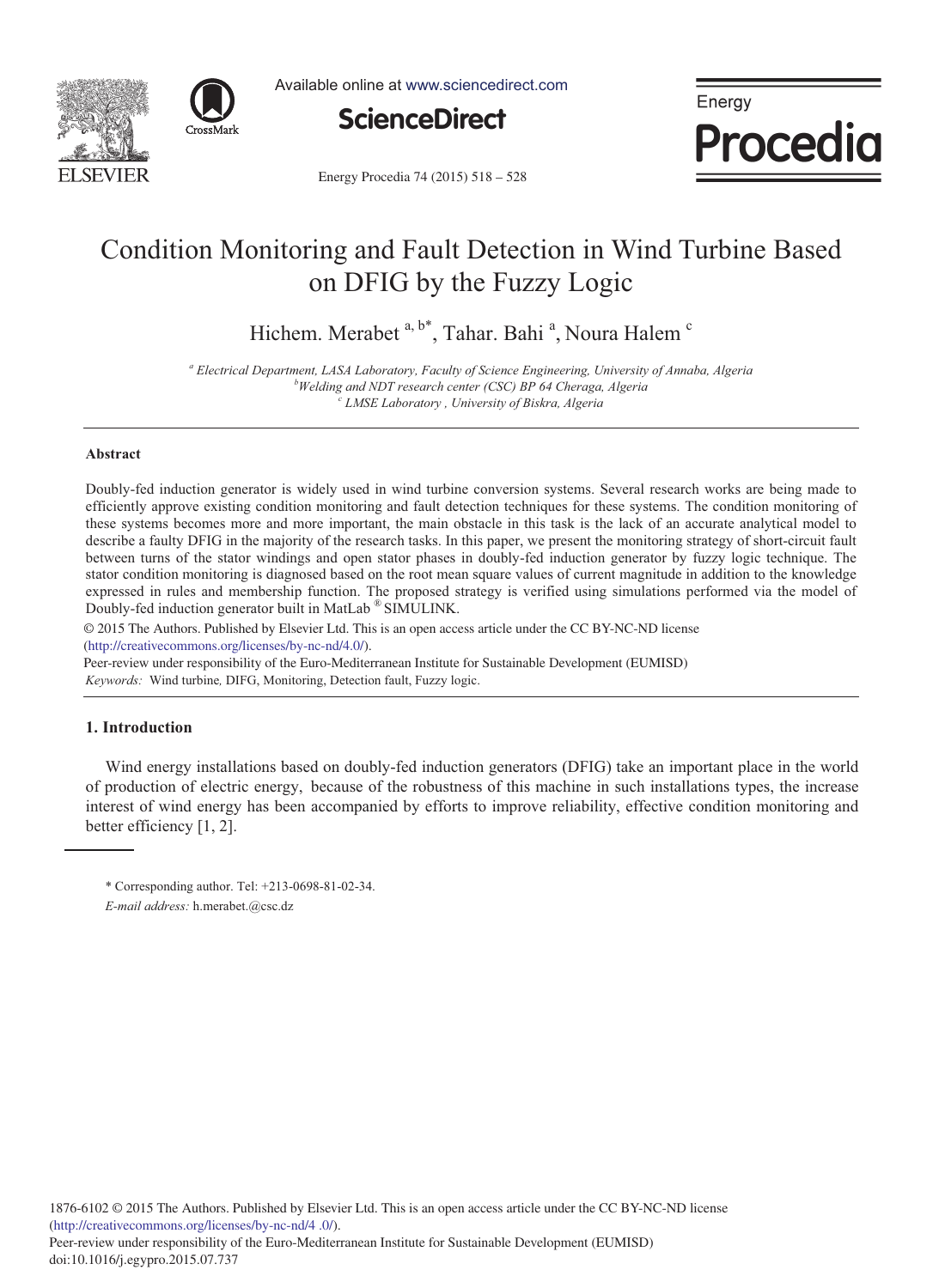The condition monitoring and fault detection are important in energy conversion systems to avoid serious consequences because any fault is potentially able to impact the total system behavior with higher operation costs and shutdown of electrical energy production [3-5].

Generally, the DFIG can be external or internal fault. For the external faults, they are caused by the feeding source (the rotor feeding), the mechanical load, and the machine use environment. The intern faults are caused in the magnetic circuits, stator and/or rotor windings, the air-gap, and the machine cage rotor. Within this framework, the statistics reveal that the electrical faults on the level of the stator are the most recurrent [6-8].

 Nevertheless, through this work, electrical faults will be well interested, particularly in the short-circuit faults between stator turns and the open stator phases faults of the (DFIG).

 The short circuit inter-turn fault of stator windings usually starts as an undetected insulation failure between two adjacent turns. As a result, it slowly develops to a short circuit isolating a number of turns. In some cases, the fault occurs due to an electric arc connecting two points of the winding [9, 10].

 The open stator phases are caused by several origins. This fault causes are the cancellation of the current in the phase failing, the unbalanced of the currents in other phases and the significant undulation of torque. These consequences are less serious than a short-circuit fault since it does not have of problem of heating which can deteriorate the remainder of the machine, but it remains a fault which disturbs the generator function in the supply mode of electrical power energy [11, 12].

 The novel diagnosis techniques of energy conversion system have widely used the condition-based maintenance strategies to reduce unexpected failures and downtimes. These techniques have progressed from traditional methods to artificial intelligence based on fuzzy logic system, artificial neural network or combined structure techniques. These techniques have many advantages compared to conventional fault diagnostic approaches [13-15].

Therefore, the proposed approach in this paper is based on the artificial intelligence (fuzzy logic), in the aim to increase the efficiency and the reliability of the diagnosis in the supervision field and diagnosis of the DFIG [16-18]. The model based on artificial intelligence approach as well as the global model are implemented by using software MatLab ® SIMULINK and the obtained results by simulations at healthy function case, short-circuit and open stator phases faults will be mainly represented and interpreted.

### **2. Modeling of the healthy DFIG**

### *A. Mechanical system modeling*

#### *A.1. Turbine modeling*

The relation (1) presents the specific speed ( $\lambda$ ) to characterize the aerodynamic performance of a wind turbine [19]:

$$
\lambda = \frac{R\Omega_t}{V} \tag{1}
$$

With;

 $\Omega_t$ : angular velocity of turbine rotation;

R: radius of the turbine;

V: wind speed.

The output power  $(P_g)$  is given by the following equation:

$$
P_g = \frac{1}{2}C_p(\lambda, \beta). \rho. \pi. R^2. V^3
$$

Where, the power coefficient  $(C_p)$  is given by the following relationship [20]:

$$
C_p(\lambda, \beta) = C_1[(C_2 \cdot a - b) - C_3 \cdot \beta - C_4)]e^{-c_6(a - b)} + C_6\lambda
$$
\n(3)

With;

$$
a = \frac{1}{\lambda + 0.08\beta}
$$
 and  $b = \frac{0.035}{\beta^3 + 1}$ 

 $C_1$ = 0.5109,  $C_2$  = 116,  $C_3$ = 0.4,  $C_4$  = 5,  $C_5$  = 21,  $C_6$ =0.0068.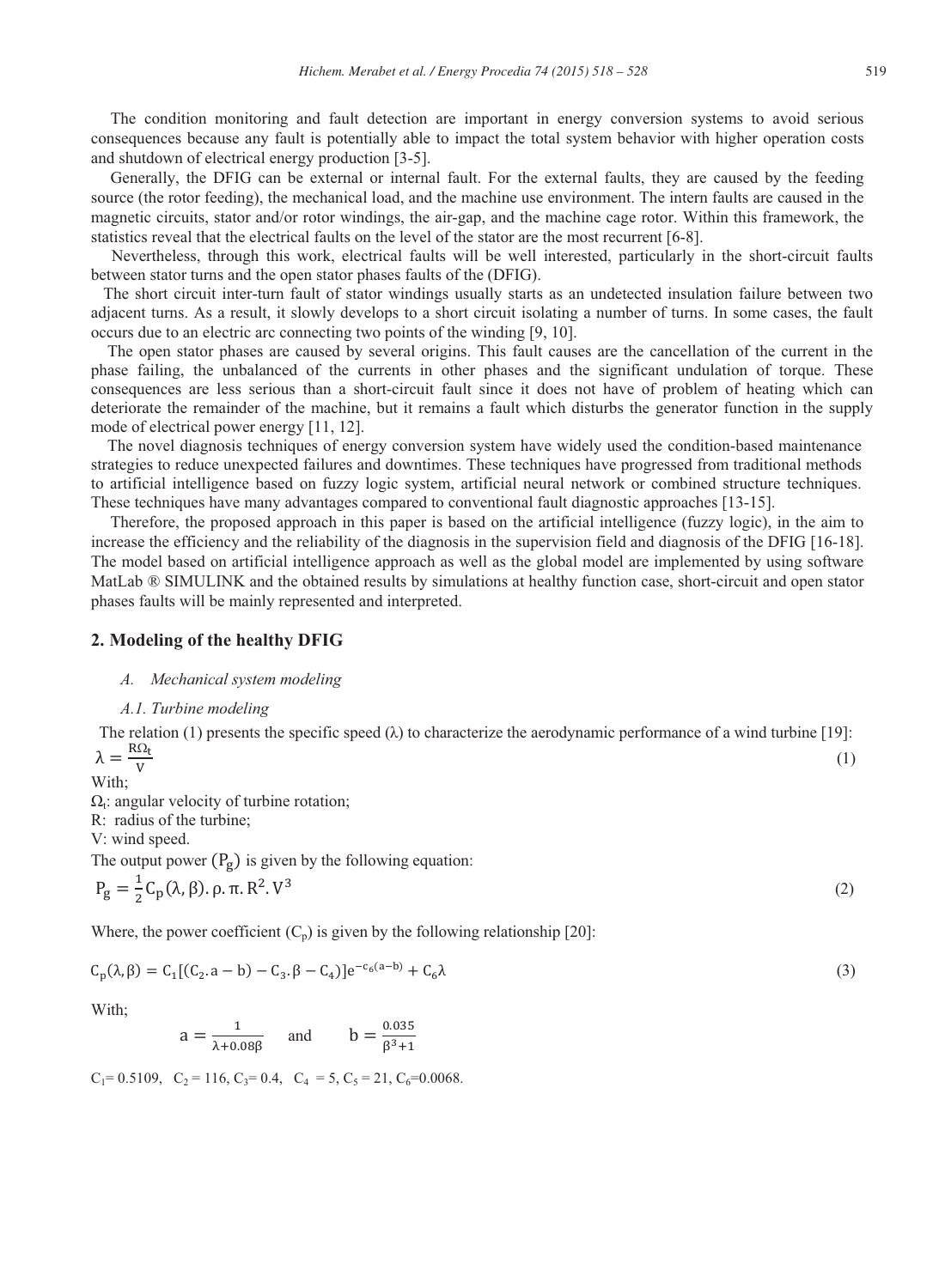### *A.2. Gear box modeling*

The gear box adjusts the slow speed of the turbine  $(\Omega_t)$  to the generator fast speed  $(\Omega_\varphi)$ . It is mathematically presented by the following equation:

$$
G = \frac{\Omega_g}{\Omega_t} \tag{4}
$$

# *A.3. Transmission shaft Modeling*

The transmission shaft model proposed considering the total inertia  $(J)$  consists of turbine inertia  $(J<sub>1</sub>)$  transferred to the generator rotor  $(J_{\varphi})$ .

$$
J = \frac{J_f}{G^2} + J_g \tag{5}
$$

Mechanical transmission modeling is:

$$
J = \frac{\Omega_m}{dt} = T_g - T_{em} - T_{vis}
$$
\n
$$
J = \frac{\Omega_m}{dt} = T_g - T_{em} - T_{vis}
$$
\n(6)

Where, the viscous torque (T<sub>vis</sub>) is proportional to the mechanical speed( $\Omega_m$ ):<br>T<sub>vis</sub> = f.  $\Omega_m$  $T_{\text{vis}} = f \Omega_{\text{m}}$  (7)

With;

f*:* the friction coefficient.

The diagram block of the mechanical system is shown in figure 1.



# Fig. 1. Diagram of the mechanical system

## *B. Modeling of double-fed induction generator*

 Modeling must be performed so that the approach describes clearly the detection method. The voltage stator and rotor equations of a DFIG in synchronous reference can be expressed in the following matrix form [21, 22]:

$$
\begin{bmatrix}\nV_{\text{as}} \\
V_{\text{bs}} \\
V_{\text{cs}}\n\end{bmatrix} = \begin{bmatrix}\n\Gamma_{\text{s}} & 0 & 0 \\
0 & \Gamma_{\text{s}} & 0 \\
0 & 0 & \Gamma_{\text{s}}\n\end{bmatrix} \begin{bmatrix}\n\text{i}_{\text{as}} \\
\text{i}_{\text{bs}} \\
\text{i}_{\text{cs}}\n\end{bmatrix} + \frac{d}{dt} \begin{bmatrix}\n\lambda_{\text{as}} \\
\lambda_{\text{bs}} \\
\lambda_{\text{cs}}\n\end{bmatrix}
$$
\n(8)

Voltage rotor equations:

$$
\begin{bmatrix}\n\mathbf{v}_{\text{br}} \\
\mathbf{v}_{\text{br}} \\
\mathbf{v}_{\text{cr}}\n\end{bmatrix} = \begin{bmatrix}\n\mathbf{r}_{\text{r}} & 0 & 0 \\
0 & \mathbf{r}_{\text{r}} & 0 \\
0 & 0 & \mathbf{r}_{\text{r}}\n\end{bmatrix} \begin{bmatrix}\n\mathbf{i}_{\text{ar}} \\
\mathbf{i}_{\text{br}} \\
\mathbf{i}_{\text{cr}}\n\end{bmatrix} + \frac{d}{dt} \begin{bmatrix}\n\lambda_{\text{ar}} \\
\lambda_{\text{br}} \\
\lambda_{\text{cr}}\n\end{bmatrix}
$$
\n(9)

The flux stator and rotor equations can be expressed in the following matrix form:

$$
\begin{bmatrix} \lambda_{\text{abcs}} \\ \lambda_{\text{abcr}} \end{bmatrix} = \begin{bmatrix} [L_{ss}] & [L_{sr}] \\ [L_{ss}]^T & [L_{rr}] \end{bmatrix} \begin{bmatrix} i_{\text{abcs}} \\ i_{\text{abcr}} \end{bmatrix} \tag{10}
$$

Electromagnetic torque equation:

$$
T_{em} = \frac{1}{2} \cdot \begin{bmatrix} \overrightarrow{r_s} & \overrightarrow{r_t} \end{bmatrix} \cdot \begin{bmatrix} \begin{bmatrix} L_{ss} \end{bmatrix} & \begin{bmatrix} L_{sr} \end{bmatrix} \end{bmatrix} \cdot \begin{bmatrix} \overrightarrow{I_s} \\ \overrightarrow{I_r} \end{bmatrix}
$$
(11)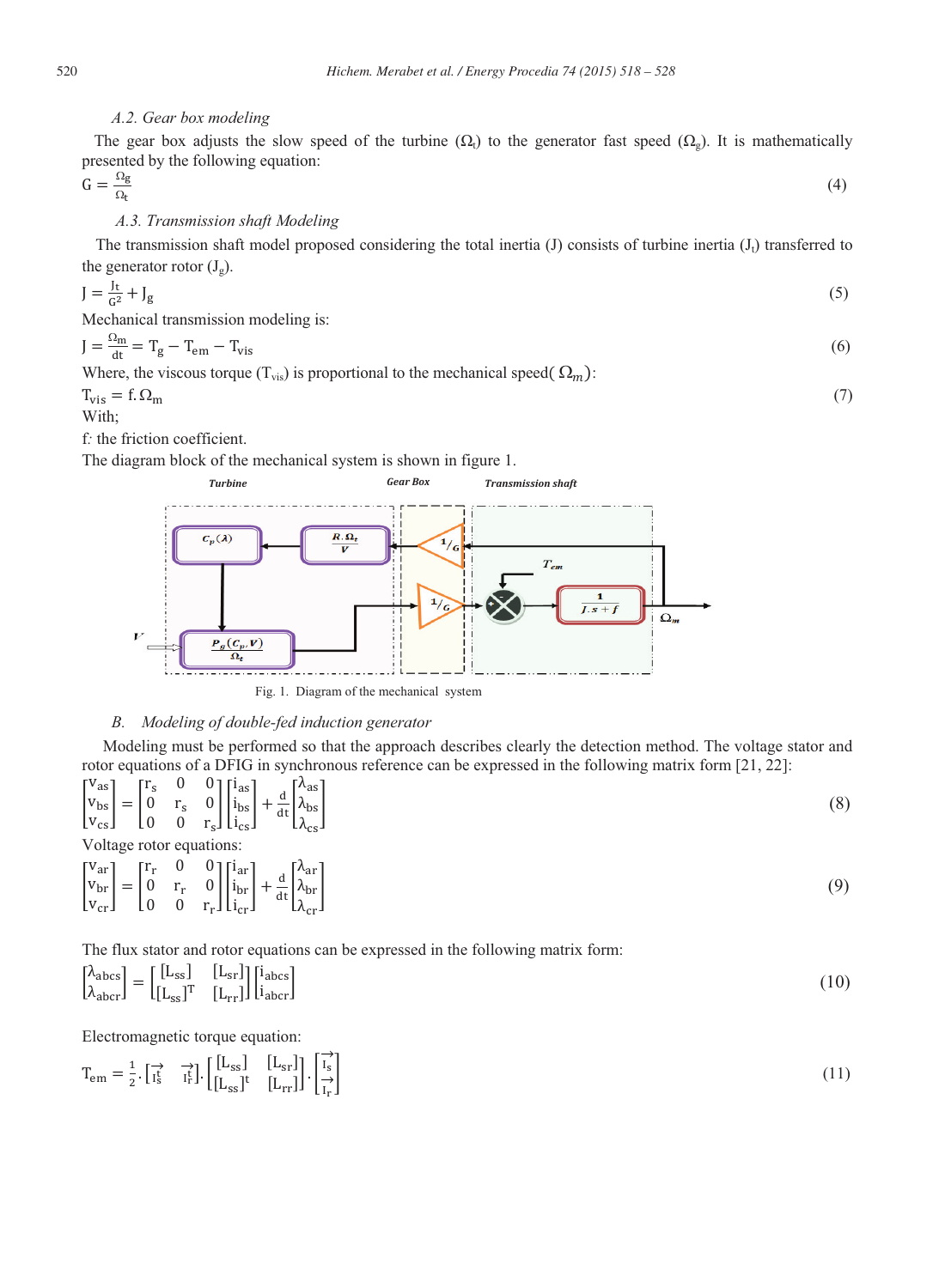The inductances matrices are obtained:

$$
L_{ss} = \begin{bmatrix} L_{\text{ls}} + L_{\text{sm}} & -\frac{1}{2} L_{\text{sm}} & -\frac{1}{2} L_{\text{sm}} \\ -\frac{1}{2} L_{\text{sm}} & L_{\text{ls}} + L_{\text{sm}} & -\frac{1}{2} L_{\text{sm}} \\ -\frac{1}{2} L_{\text{sm}} & -\frac{1}{2} L_{\text{sm}} & L_{\text{ls}} + L_{\text{sm}} \end{bmatrix}
$$
(12)

$$
L_{sr} = \begin{bmatrix} L_m \sin \theta_r & L_{ls} + L_{sm} \\ L_m \sin \theta_r & L_m \sin \left(\theta_r + \frac{2\pi}{3}\right) & L_m \sin \left(\theta_r - \frac{2\pi}{3}\right) \\ L_{sr} = \begin{bmatrix} L_m \sin \left(\theta_r - \frac{2\pi}{3}\right) & L_m \sin \theta_r & L_m \sin \left(\theta_r + \frac{2\pi}{3}\right) \\ L_m \sin \left(\theta_r + \frac{2\pi}{3}\right) & L_m \sin \left(\theta_r + \frac{2\pi}{3}\right) \end{bmatrix}
$$
(13)

$$
\left[ L_{\rm m} \sin \left( \theta_{\rm r} + \frac{2\pi}{3} \right) \right] L_{\rm m} \sin \left( \theta_{\rm r} - \frac{2\pi}{3} \right) \qquad L_{\rm m} \sin \theta_{\rm r} \qquad \right]
$$
  

$$
I_{\rm m} = \begin{bmatrix} L_{\rm m} \sin \theta_{\rm r} & L_{\rm m} \sin \left( \theta_{\rm r} - \frac{2\pi}{3} \right) & L_{\rm m} \sin \left( \theta_{\rm r} + \frac{2\pi}{3} \right) \\ I_{\rm m} \sin \left( \theta_{\rm r} + \frac{2\pi}{3} \right) & I_{\rm m} \sin \left( \theta_{\rm r} - \frac{2\pi}{3} \right) \end{bmatrix} \qquad (14)
$$

$$
L_{rs} = \begin{bmatrix} L_m \sin\left(\theta_r + \frac{2\pi}{3}\right) & L_m \sin\theta_r & L_m \sin\left(\theta_r - \frac{2\pi}{3}\right) \\ L_m \sin\left(\theta_r - \frac{2\pi}{3}\right) & L_m \sin\left(\theta_r + \frac{2\pi}{3}\right) & L_m \sin\theta_r \end{bmatrix}
$$
(14)

$$
L_{rr} = \begin{bmatrix} L_{1r+}L_{rm} & -\frac{1}{2}L_{rm} & -\frac{1}{2}L_{rm} \\ -\frac{1}{2}L_{rm} & L_{1sr+}L_{rm} & -\frac{1}{2}L_{rm} \\ -\frac{1}{2}L_{rm} & -\frac{1}{2}L_{rm} & L_{1r+}L_{rm} \end{bmatrix}
$$
(15)

With;

The mutual inductance of the stator tow-phase winding:

$$
L_{\rm sm} = \frac{\mu_0 r \pi l}{g} \left(\frac{N_s}{P}\right)^2 \tag{16}
$$

The mutual inductance of the rotor tow-phase winding:

$$
L_{rm} = \frac{\mu_0 r \pi l}{g} \left(\frac{N_r}{P}\right)^2 \tag{17}
$$

The self mutual inductance of the stator and rotor:

$$
L_m = \frac{\mu_0 r \pi l}{g} \left(\frac{N_s}{p}\right) \left(\frac{N_r}{p}\right)
$$
\nWhere:

\n
$$
M_c = \frac{N_c}{g} \left(\frac{N_s}{p}\right) \left(\frac{N_r}{p}\right)
$$

Where;

 $L_{ls}$ ,  $L_{lr}$ : are respectively the stator and the rotor leakage inductances;  $N_s$ ,  $N_r$ : are respectively number of the stator and the rotor turns;

g, P :are respectively thickness of the air-gap and poles number;

 l, r: are respectively length and means radius of stator/rotor ;  $\mu_0$ : air permeability.

**3. Short-circuit fault of the DFIG model** 

 The development of the diagnosis procedure containing analytical models of the DFIG must cover a certain number of problems of the synthesis methods describing the behavior of the machine, by integrating precisely certain parameters for describing the performance of the generator. The voltage and flows equations of the generator in the presence of the short-circuit faults are [23]:

$$
\begin{cases}\n\mathbf{v}_{\text{abcs}} = \mathbf{r}_{\text{s}} \mathbf{i}_{\text{abcs}} + \frac{\mathbf{d}}{\mathbf{d}t} \lambda_{\text{abcs}} \\
\mathbf{v}_{\text{abcr}} = \mathbf{r}_{\text{r}} \mathbf{i}_{\text{abcr}} + \frac{\mathbf{d}}{\mathbf{d}t} \lambda_{\text{abcr}} \\
0 = \mathbf{r}_{\text{cc}} \mathbf{i}_{\text{cc}} + \frac{\mathbf{d}}{\mathbf{d}t} \lambda_{\text{cc}}\n\end{cases}
$$
\n(19)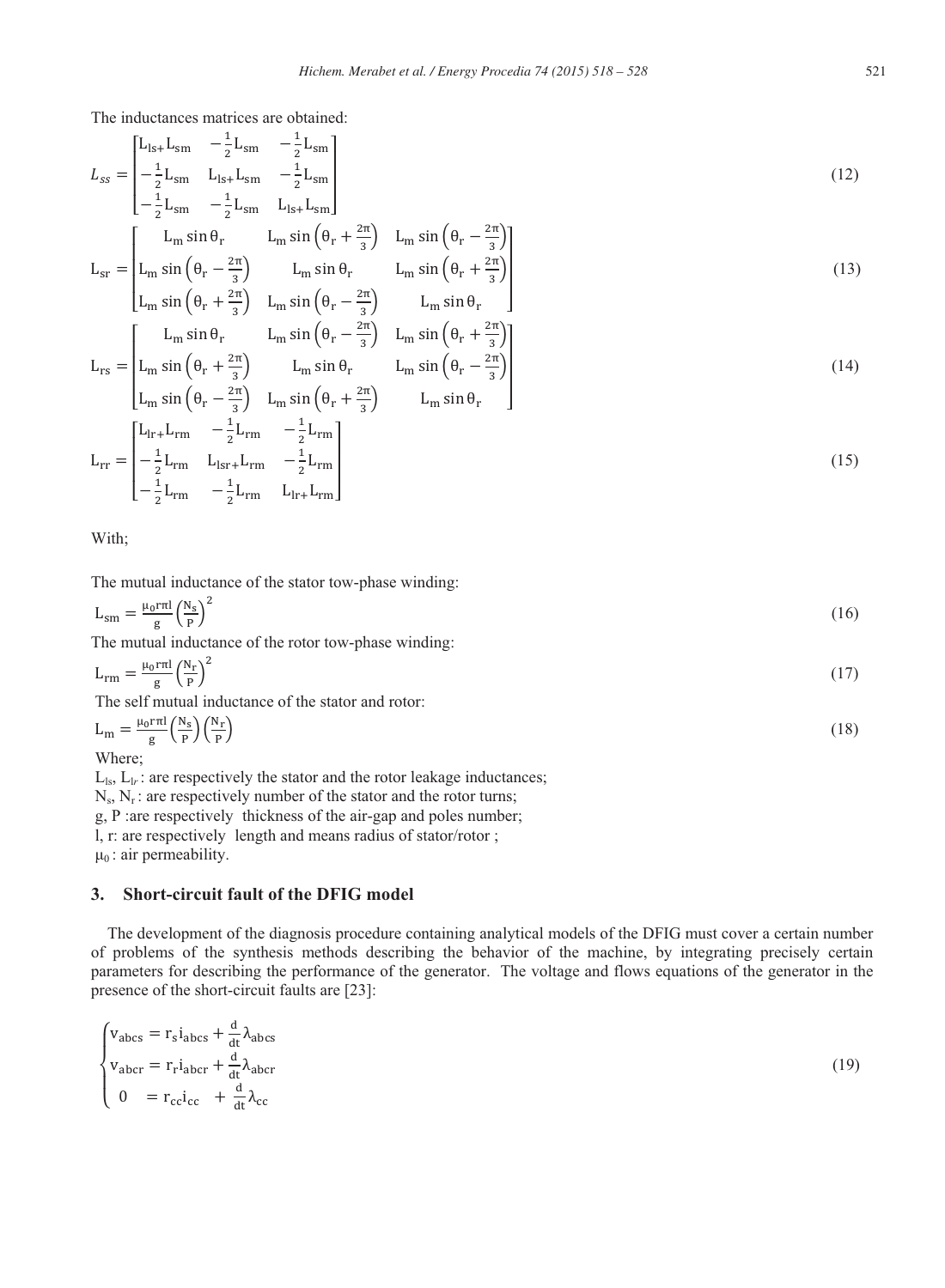The flux equations are written in the form:

$$
\begin{cases} \lambda_{\rm abcs} = L_{\rm ss} i_{\rm abcs} \ + L_{\rm rs} i_{\rm abcr} + L_{\rm scc} i_{\rm cc} \\ \lambda_{\rm abcr} = L_{\rm rs} i_{\rm abcs} \ + L_{\rm rr} i_{\rm abcr} \ + L_{\rm rcc} i_{\rm cc} \\ \lambda_{\rm cc} \ = \ L_{\rm scc} i_{\rm abcs} + L_{\rm rr} i_{\rm abcr} + L_{\rm cc} i_{\rm cc} \end{cases}
$$

Where;

 $\lambda_{cc}$ : flux of the phase shorted-circuit;  $i_{\rm cc}$ : currant of the short-circuit phase; L<sub>scc</sub>: mutual inductance between a stator phase and short-circuit winding; L<sub>rcc</sub>: mutual inductance between a rotor phase and short-circuit winding;

In fault case, we can write inductance of short-circuit winding compared to the stator and rotor phases:

$$
L_{cc} = \eta_{cc}^2 (L_m + L_{ls}) \tag{22}
$$

The relationship between the turn's number in short-circuits ( $N_{cc}$ ) and the healthy phase turns number of ( $N_s$ ) are defined by:

$$
\eta_{cc} = \frac{N_{cc}}{N_S} \tag{23}
$$

After the transformation of the three-phase system into two-phase ( $\alpha_s$ ,  $\beta_s$ ) the voltage and flow equations become:

$$
\begin{cases}\n\underline{U}_{\alpha\beta s} = R_{s}\underline{i}_{\alpha\beta s} + \frac{d}{dt}\underline{\lambda}_{\alpha\beta s} \\
\underline{U}_{\alpha\beta r} = R_{r}\underline{i}_{\alpha\beta r} + \frac{d}{dt}\underline{\lambda}_{\alpha\beta r} - \omega P\left(\frac{\pi}{2}\right)\underline{\lambda}_{\alpha\beta r} \\
\underline{0} = \eta_{cc}R_{s}\underline{i}_{\alpha\beta s} + \frac{d}{dt}\underline{\lambda}_{\alpha\beta cc}\n\end{cases}
$$
\n(24)

$$
\begin{cases}\n\frac{\lambda_{\alpha\beta s} = \lambda_{\alpha\beta f} + \lambda_{\alpha\beta m} = L_f i_{\alpha\beta s} + L_m (i_{\alpha\beta s} + i_{\alpha\beta r} - i_{\alpha\beta cc}) \\
\frac{\lambda_{\alpha\beta r} = \lambda_{\alpha\beta m} = L_m (i_{\alpha\beta s} + i_{\alpha\beta r} - i_{\alpha\beta cc}) \\
\frac{\lambda_{\alpha\beta cc} = \eta_{cc} \cdot Q \cdot (\theta_{cc}) \cdot \lambda_{\alpha\beta m}\n\end{cases}
$$
\n(25)

With,

$$
Q. (\theta_{cc}) = \begin{bmatrix} \cos^2(\theta_{cc}) & \cos(\theta_{cc})\sin(\theta_{cc}) \\ \cos(\theta_{cc})\sin(\theta_{cc}) & \cos^2(\theta_{cc}) \end{bmatrix}
$$
(26)

$$
\begin{cases}\n\tilde{\mathbf{L}}_{\alpha\beta cc} = \sqrt{\frac{3}{2}} \eta_{cc} \underline{\mathbf{L}}_{\alpha\beta cc} \\
\tilde{\mathbf{L}}_{\alpha\beta cc} = \sqrt{\frac{3}{2}} \eta_{cc} \underline{\mathbf{L}}_{\alpha\beta cc}\n\end{cases} \tag{27}
$$

 $\lambda_{\alpha\beta m}$  : the common magnetizing flux;  $\lambda_{\alpha\beta}$ : the stator leakage flux.

The line currents are then the sum of the short-circuit currents and the currents consumed by the traditional model of Concordia. Thus, it becomes possible to express the equation of winding at fault in the reference stator:

$$
\underline{\tilde{I}}_{\alpha\beta cc} = \frac{2}{3} \frac{\eta_{cc}}{R_s} \ Q. (\theta_{cc}). \underline{U}_{\alpha\beta s} \tag{28}
$$

(20)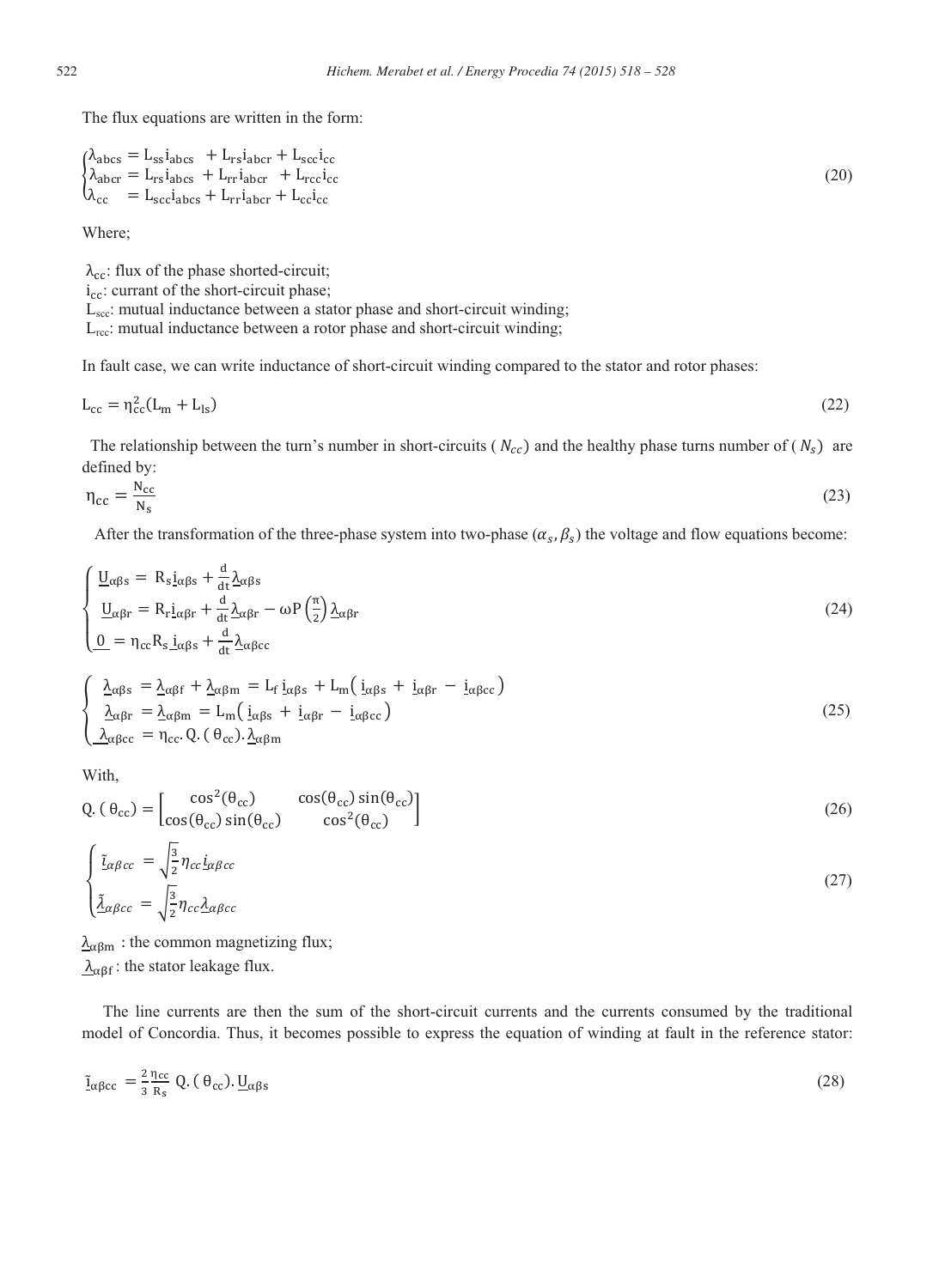#### *4.1. Monitoring system*

In this work, the fuzzy logic is used for the monitoring and detection of short-circuit and open stator phase faults in doubly fed induction machine. The diagram block of the suggested approach is shown in figure 2. In this case, linguistic variables, fuzzy subsets and the membership functions describe of the root mean square (RMS) values of current magnitude.

An inference fuzzy system comprising the rules and the data bases is established to support the fuzzy inference. The state of the DFIG is diagnosed by using a compositional rule of fuzzy execution [24, 25].



Fig.2. Monitoring system of DFIG state

### *4.2. Input-output variables of fuzzy system*

The magnitudes of the stator currents  $(I_{as}, I_{bs}$  and  $I_{cs}$ ) and the state of stator *CM*, are respectively selected as input and output variables of the fuzzy system. All these variables are defined by using the fuzzy set theory. Figure 3, shows that CM interprets the state of the stator as a linguistic variable, which could be  $T (CM) = {Healthy, Short-}$ circuit, Critical Short-circuit, Open phase}.

Each limit in T (CM) is characterized by a fuzzy subset. The dialog system CM:

- ${Healthy(H)}$ : interprets that the stator is healthy;
- ${Short-circuit (SC)}$ : the stator present a short-circuit fault;
- x {Critical Short-circuit (CSC)}: that the critical short-circuit fault;
- ${Open phase (OP)}$ : interprets that the stator open phase fault.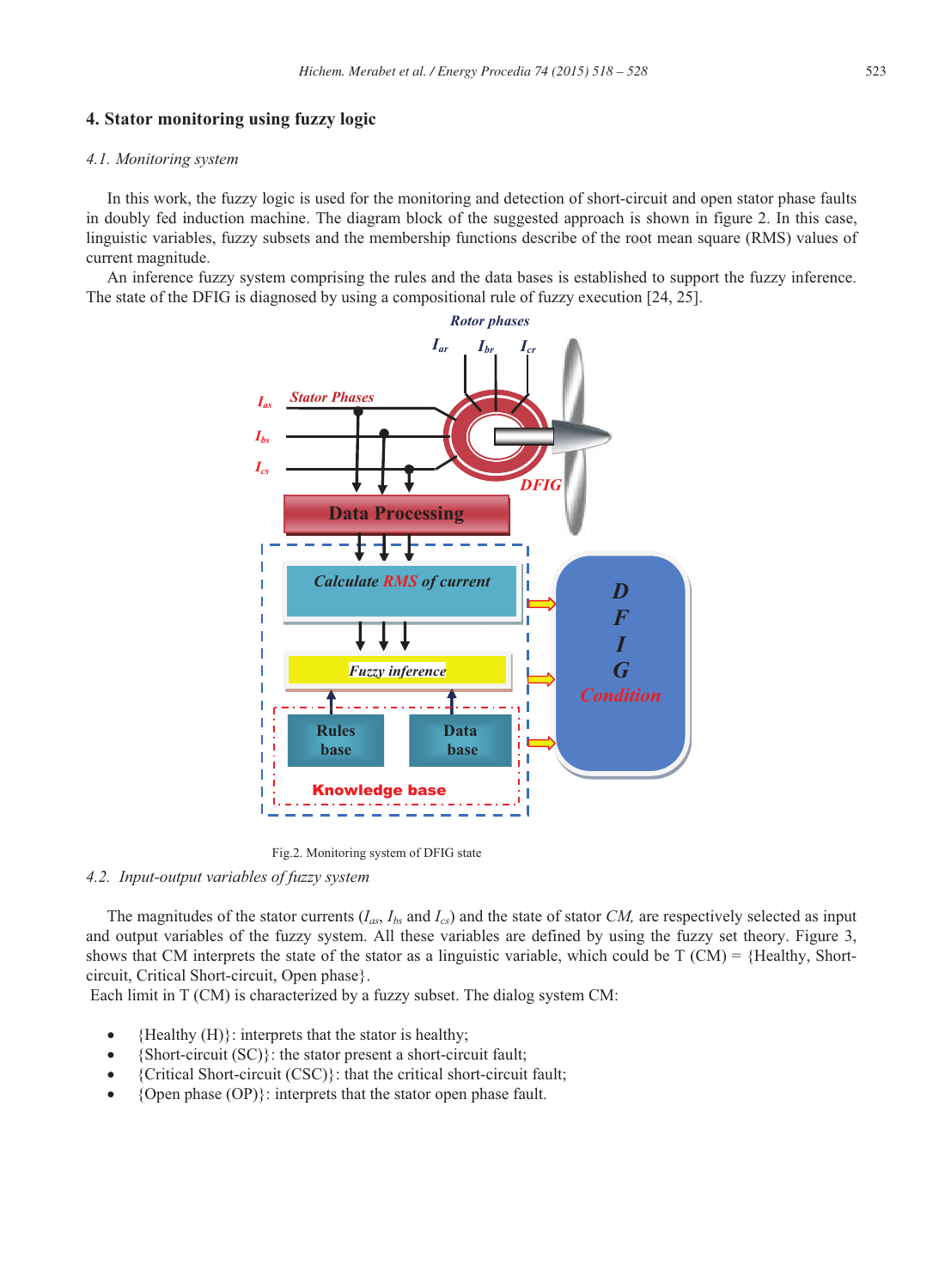The variables of input  $I_{as}$ ,  $I_{bs}$  and  $I_{cs}$  are also interpreted as linguistic variables, with, T (Q) = {Zero (Z), Small (S), Medium (M), Big (B)} as it is shown in figure 4.



The fuzzy rules of the membership functions are built by the whole data observation (shown in Table 1). There is, however, 14 rules used starting from the membership functions for the input and the output. These rules are then defined, as the following:

| <b>Rules</b>   |    | $I_{as}$    |            | $I_{bs}$     |     | $I_{sc}$    |             | CM                                  |
|----------------|----|-------------|------------|--------------|-----|-------------|-------------|-------------------------------------|
| 1              | If | Ζ           | <b>And</b> |              | And |             | <b>Then</b> | ${\cal OP}$                         |
| $\overline{c}$ |    |             |            | Ζ            |     |             |             | OP                                  |
| $\mathfrak{Z}$ |    |             |            |              |     | Z           |             | ${\cal OP}$                         |
| $\overline{4}$ |    | B           |            |              |     |             |             | $C\!S\!C$                           |
| 5              |    |             |            | $\, {\bf B}$ |     |             |             | CSC                                 |
| 6              |    |             |            |              |     | B           |             | $C\hspace{-0.9pt}S\hspace{-0.9pt}C$ |
| $\overline{7}$ |    | S           |            | $\mathbf S$  |     | S           |             | H                                   |
| 8              |    | M           |            | $\mathbf M$  |     | M           |             | H                                   |
| 9              |    | S           |            | $\mathbf S$  |     | M           |             | ${\rm SC}$                          |
| 10             |    | S           |            | $\mathbf M$  |     | M           |             | $\protect\operatorname{SC}$         |
| 11             |    | $\mathbf M$ |            | $\mathbf S$  |     | $\mathbf M$ |             | ${\rm SC}$                          |
| 12             |    | S           |            | $\mathbf M$  |     | S           |             | $\ensuremath{\mathbf{SC}}$          |
| 13             |    | M           |            | $\mathbf S$  |     | S           |             | $\protect\operatorname{SC}$         |
| 14             |    | $\mathbf M$ |            | $\mathbf M$  |     | $\mathbf S$ |             | $\ensuremath{\mathbf{SC}}$          |

Table 1. Fuzzy rules of the membership functions

### **5. Simulations and interpretations**

The figures 5.a and 5.b present respectively the current phase "a", the zoom part when the establishment is permanent. This latter shows clearly that the current is balanced (fig. 5 b).

The figure 5.c represents the output of the fuzzy value (the decision). This value is included in the interval  $CM =$ {Healthy [0 25]}, which corresponds to the limits of the healthy case. In addition, figure 4.d present the fuzzy inference diagram of the currents phases.

 The continuation of the tests consist in analyzing the same sizes but when the generator presents tan open stator phase "a" (fig. 6), critical short-circuit faults with 35% of turns (fig. 7) and short-circuit faults with 15% turns of the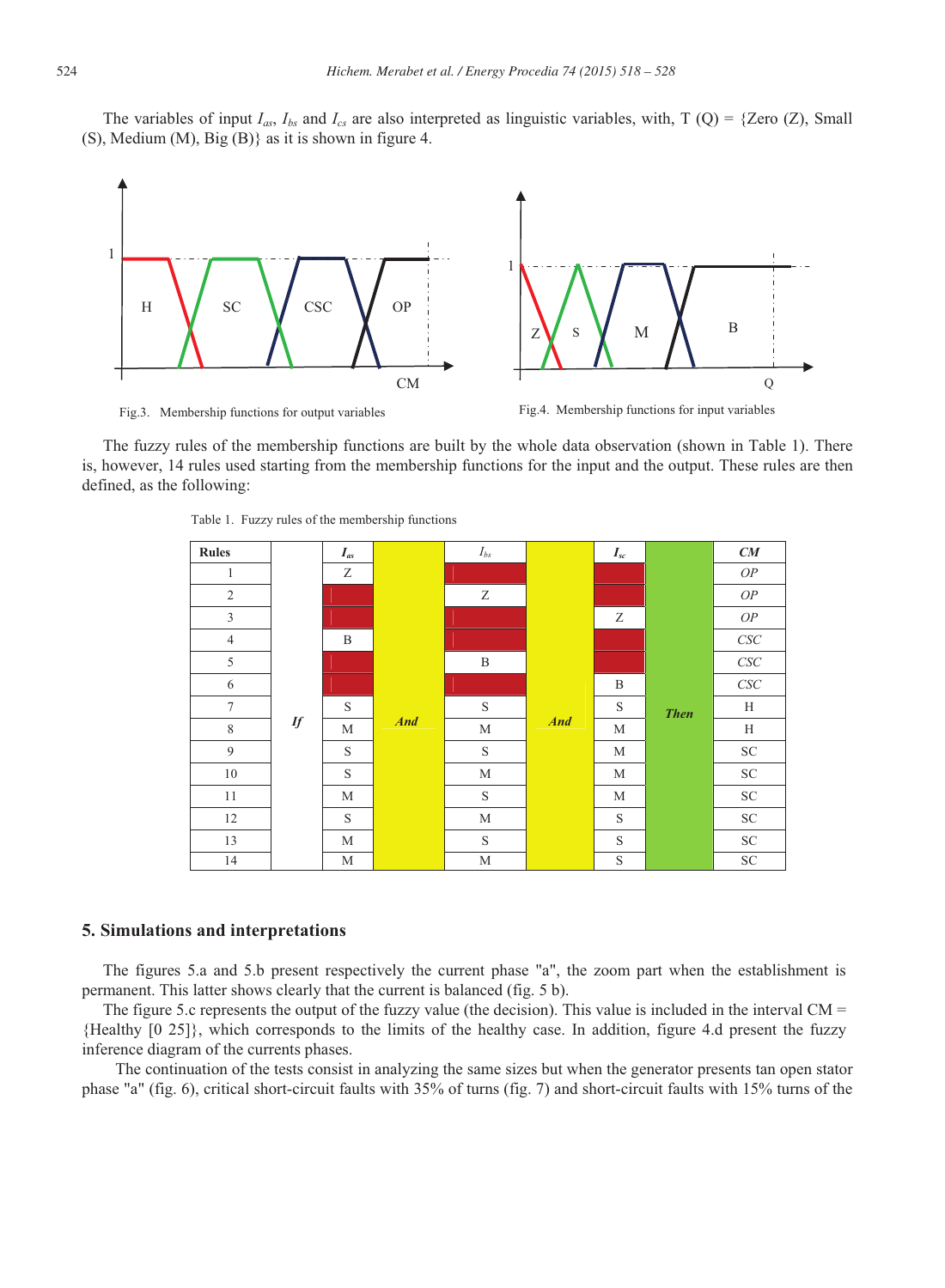phase "a" (fig. 8). These tests are basically the object of showing the possibility of detecting such a fault and also monitoring of the DFIG state and the severity of those faults. Indeed, it is noticed that the stator short-circuit or open phase faults cause an unbalanced of the generator currents. The increasing of the current magnitudes of the off the stator phases is clearly noticed, but with different rates, and this although the fault lies only in the level of the phase "a".

The figures 6.a-b, 7.a-b and 8.a-b are corresponding to tests of open stator phase, critical short-circuit and shortcircuit, present increases in amplitudes proportional to the numbers (proportion) of the short-circuit stator turns or a cancellation of the current in the case of open stator phase. In addition the figures 6.c, 7.c and 8.c indicate values which correspond to those that indicate the presence of the fault. Indeed in the case of open phase stator the decision indicates CM = {Open phase  $[70 100]$ }, critical shorted-circuit stator with 35% of turns, the decision indicates CM = {Critical short-circuit [45 75]} and for 15% shorted-circuit turns, the decision indicates CM = {short-circuit [20 50]}. The figures 6.d, 7.d and 8.d present the fuzzy inference diagrams of the currents phases. Therefore, these tests validate that the approach is reliable and exploitable.



Fig.5. Characteristics of the DFIG (healthy case)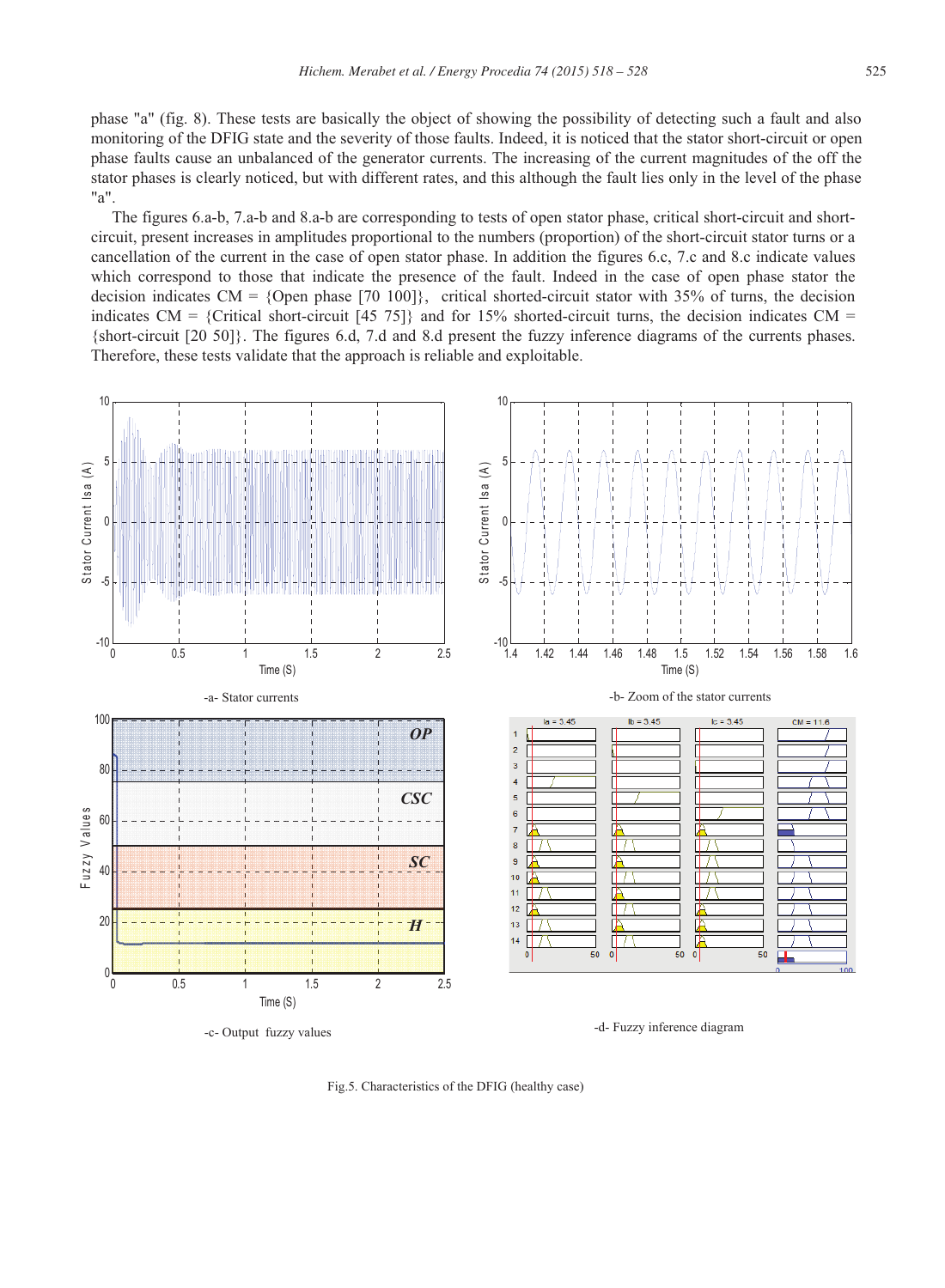

Fig.7. Characteristics of the DFIG (critical short-circuit case)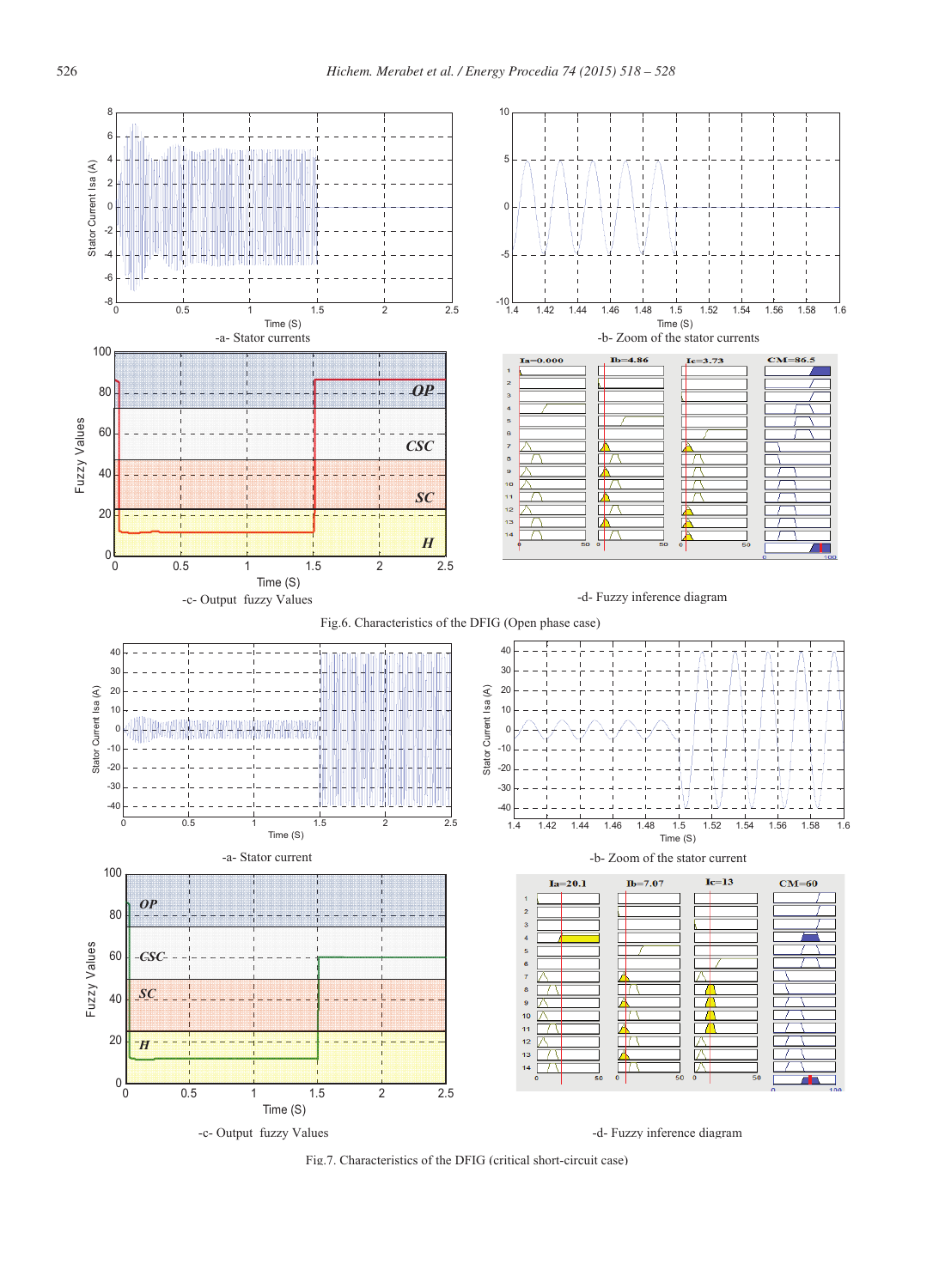For prove that our approach of detection and monitoring of the doubly fed induction generator state gives satisfactory results even in the cases where the short-circuit fault or open phase stator is caused within the other phases (b and c) of the DFIG.

We tested our model in the case of a fault 35% of turn's shorted-circuit and the open phase fault for the phase "b" and the phase "c".



Fig.8 Characteristics of the DFIG (short-circuit case)

# **6. Conclusion**

In this paper, we presented the development of a doubly fed induction generator faults model then the simulation of these faults types. Only the first part of the mathematical model is represented then the simulation of healthy machine.

In the second part of this work we have assembled feasibility to monitoring and detecting the stator short-circuit fault between turns in a DFIG and open stator phases by supervising the current stator magnitudes using fuzzy logic techniques. In addition, this approach gives further information about the DFIG function condition to predict the fault severity.